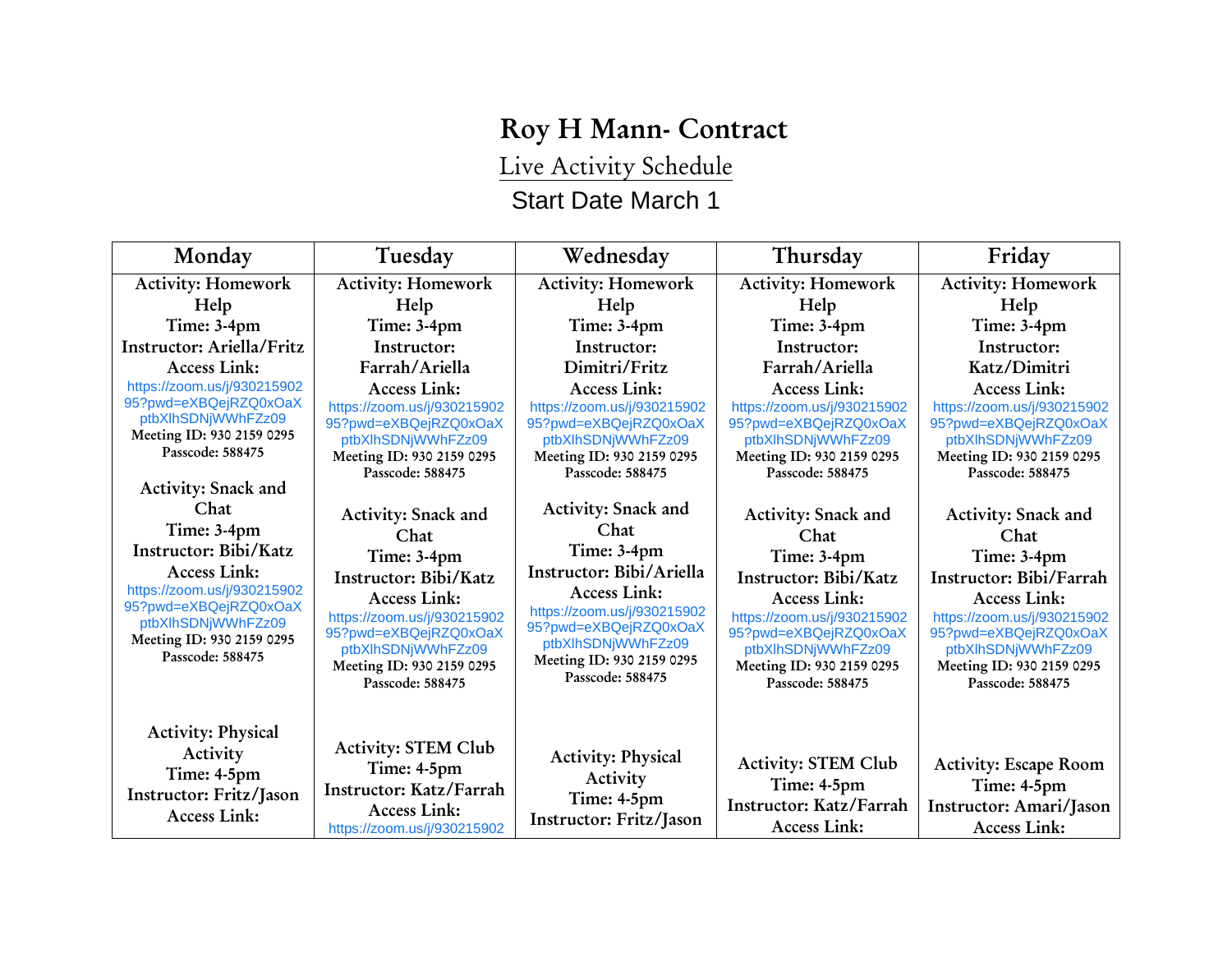| https://zoom.us/j/930215902<br>95?pwd=eXBQejRZQ0xOaX<br>ptbXlhSDNjWWhFZz09<br>Meeting ID: 930 2159 0295<br>Passcode: 588475                                                                                                      | 95?pwd=eXBQejRZQ0xOaX<br>ptbXlhSDNjWWhFZz09<br>Meeting ID: 930 2159 0295<br>Passcode: 588475                                                                                                                                                                                                                                                                                                                                                                        | <b>Access Link:</b><br>https://zoom.us/j/930215902<br>95?pwd=eXBQejRZQ0xOaX<br>ptbXlhSDNjWWhFZz09<br>Meeting ID: 930 2159 0295<br>Passcode: 588475                                                                             | https://zoom.us/j/930215902<br>95?pwd=eXBQejRZQ0xOaX<br>ptbXlhSDNjWWhFZz09<br>Meeting ID: 930 2159 0295<br>Passcode: 588475                                                                                                    | https://zoom.us/j/930215902<br>95?pwd=eXBQejRZQ0xOaX<br>ptbXlhSDNjWWhFZz09<br>Meeting ID: 930 2159 0295<br>Passcode: 588475                                                                                                                |
|----------------------------------------------------------------------------------------------------------------------------------------------------------------------------------------------------------------------------------|---------------------------------------------------------------------------------------------------------------------------------------------------------------------------------------------------------------------------------------------------------------------------------------------------------------------------------------------------------------------------------------------------------------------------------------------------------------------|--------------------------------------------------------------------------------------------------------------------------------------------------------------------------------------------------------------------------------|--------------------------------------------------------------------------------------------------------------------------------------------------------------------------------------------------------------------------------|--------------------------------------------------------------------------------------------------------------------------------------------------------------------------------------------------------------------------------------------|
| <b>Activity: Gametime</b><br>Time: 5-6pm<br>Instructor:<br>Ariella/Dimitri<br><b>Access Link:</b><br>https://zoom.us/j/930215902<br>95?pwd=eXBQejRZQ0xOaX<br>ptbXlhSDNjWWhFZz09<br>Meeting ID: 930 2159 0295<br>Passcode: 588475 | <b>Activity: Escape Room</b><br>Time: 4-5pm<br>Instructor: Amari/Jason<br><b>Access Link:</b><br>https://zoom.us/j/930215902<br>95?pwd=eXBQejRZQ0xOaX<br>ptbXlhSDNjWWhFZz09<br>Meeting ID: 930 2159 0295<br>Passcode: 588475<br>Activity: Dungeon and<br>Dragons<br>Time: 5-6:30pm<br>Instructor: Amari/Fritz<br><b>Access Link:</b><br>https://zoom.us/j/930215902<br>95?pwd=eXBQejRZQ0xOaX<br>ptbXlhSDNjWWhFZz09<br>Meeting ID: 930 2159 0295<br>Passcode: 588475 | <b>Activity: Gametime</b><br>Time: 5-6pm<br>Instructor:<br>Ariella/Floyd<br><b>Access Link:</b><br>https://zoom.us/j/930215902<br>95?pwd=eXBQejRZQ0xOaX<br>ptbXlhSDNjWWhFZz09<br>Meeting ID: 930 2159 0295<br>Passcode: 588475 | <b>Activity: Gametime</b><br>Time: 5-6pm<br>Instructor:<br>Ariella/Jason<br><b>Access Link:</b><br>https://zoom.us/j/930215902<br>95?pwd=eXBQejRZQ0xOaX<br>ptbXlhSDNjWWhFZz09<br>Meeting ID: 930 2159 0295<br>Passcode: 588475 | Activity: Dungeon and<br>Dragons<br>Time: 5-6:30pm<br><b>Instructor: Amari/Fritz</b><br><b>Access Link:</b><br>https://zoom.us/j/930215902<br>95?pwd=eXBQejRZQ0xOaX<br>ptbXlhSDNjWWhFZz09<br>Meeting ID: 930 2159 0295<br>Passcode: 588475 |

## **GOOGLE CLASSROM- CODES**

**Homework Help: 6nqae5k**